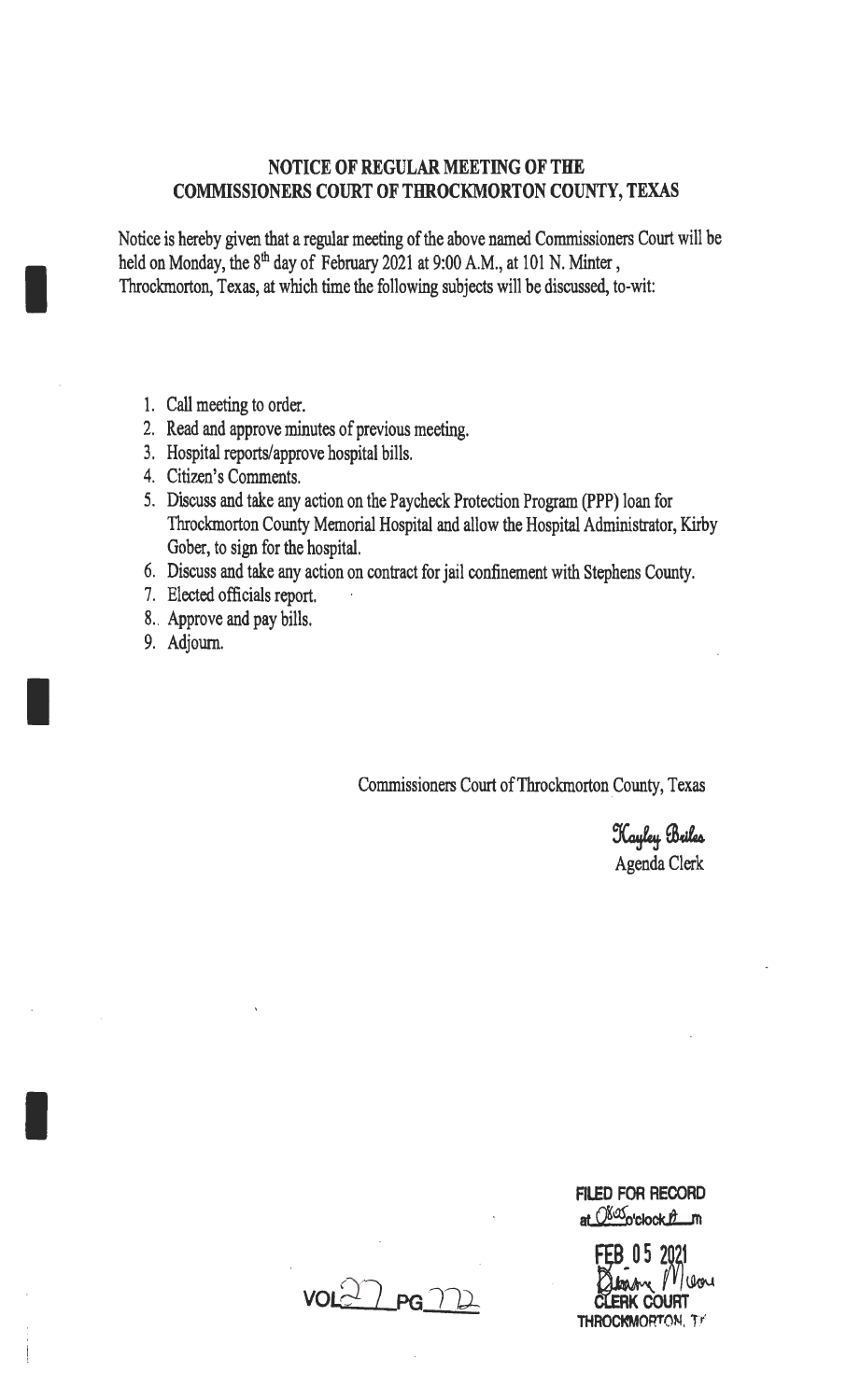## COMMISSIONER'S COURT

## Regular Meeting

Throckmorton County Commissioners' Court met in Regular Session on Monday the 25th day of January, I 2021, at 9:00 A.M., at 105 North Minter, Throckmorton, Texas, with the following members present:

Present: Trey Carrington, County Judge, Kasey Hibbitts, Commissioner Pct #2, Greg Brockman, Commissioner Pct#3, Klay Mitchell, Commissioner Pct#4, Dianna Moore, County Clerk, Brenda Rankin, County Treasurer, Bobby Thompson, County JP, and Doc Wigington

- 1. Trey Carrington called meeting to order at 9:00 A.M. and welcomed guest. Commissioner Wells was abscent.
- 2. Dianna Moore read minutes from the previous meeting. Klay Mitchell made the motion with Greg Brockman seconding to approve the minutes for the meeting on January 25<sup>th</sup> and special meeting on January 29<sup>th</sup>. Motion carried 4-0.
- 3. Kirby Gober presented to the court the bills and report for the Hospital. Mr. Gober stated that the board approved the bills in the amount of \$218,866.01 and that it was a normal month. Kasey Hibbitts made the motion with Klay Mitchell seconding to approve the bills and report. Motion carried 4-0.
- 4. Citizen's Hearing was held. No comments were made.
- 5. Klay Mitchell made the motion with Trey Carrington seconding to approve the Paycheck Protection Program loan for TCMH and to give Kirby Gober the authority to execute any and all documents for this loan. Motion carried 4-0.
- 6. Kasey Hibbitts made the motion with Greg Brockman seconding to sign the agreement with Stephens County for Jail Confinement. The agreement is attached. Motion carried 4-0.
- 7. Elected Official's Report: Doc Wigington gave a status update on the Sheriffs vehicles and that he checked on keeping one and the payoff would be a little different if the County decides to keep one for Pct 2. Further discussions will be held.
- 8. Brenda Rankin presented the court with the county bills. Greg Brockman made the motion with Kasey Hibbitts seconding to approve and pay the bills. Motion carried 4-0.
- 9. Kasey Hibbitts made the motion and seconded by Trey Carrington to adjourn at 9:51 a.m. Motion carried 4-0.

Witnessed my hand AND approved this the 22nd day of February, 2021.

ATTEST: County Clerk

County Judge

**VOL;)\_/** PG 1/3

I

I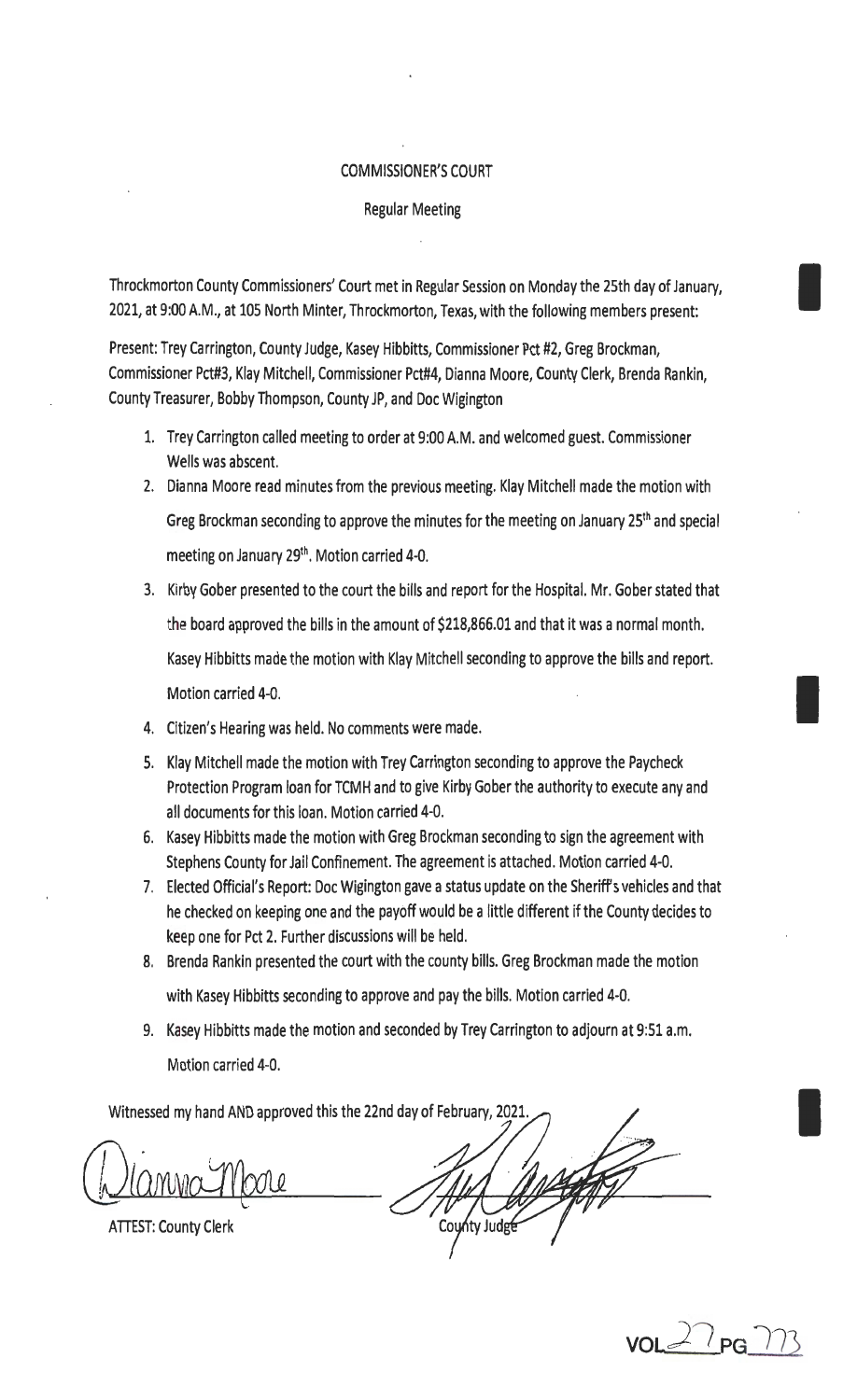|                      | <b>February 8, 2021</b> |            |
|----------------------|-------------------------|------------|
|                      | <b>BILLS</b>            |            |
|                      | <b>PRECINCT 2</b>       |            |
| <b>CITY</b>          |                         | \$102.13   |
| <b>PENMAN</b>        |                         | \$1,545.78 |
| <b>LEONARD AUTO</b>  |                         | \$121.70   |
| <b>ATMOS</b>         |                         | \$99.34    |
| <b>BOBBY T'S</b>     |                         | \$105.00   |
| <b>PUMP SERVICE</b>  |                         | \$15.20    |
| <b>CITY</b>          |                         | \$428.10   |
| <b>JIM WHITFIELD</b> |                         | \$10.00    |
| <b>HOLUB TIRE</b>    |                         | \$1,212.90 |
| <b>INGRAM</b>        |                         | \$2,275.47 |
|                      |                         | \$5,915.62 |

I

I

l,



 $\ddot{\phantom{a}}$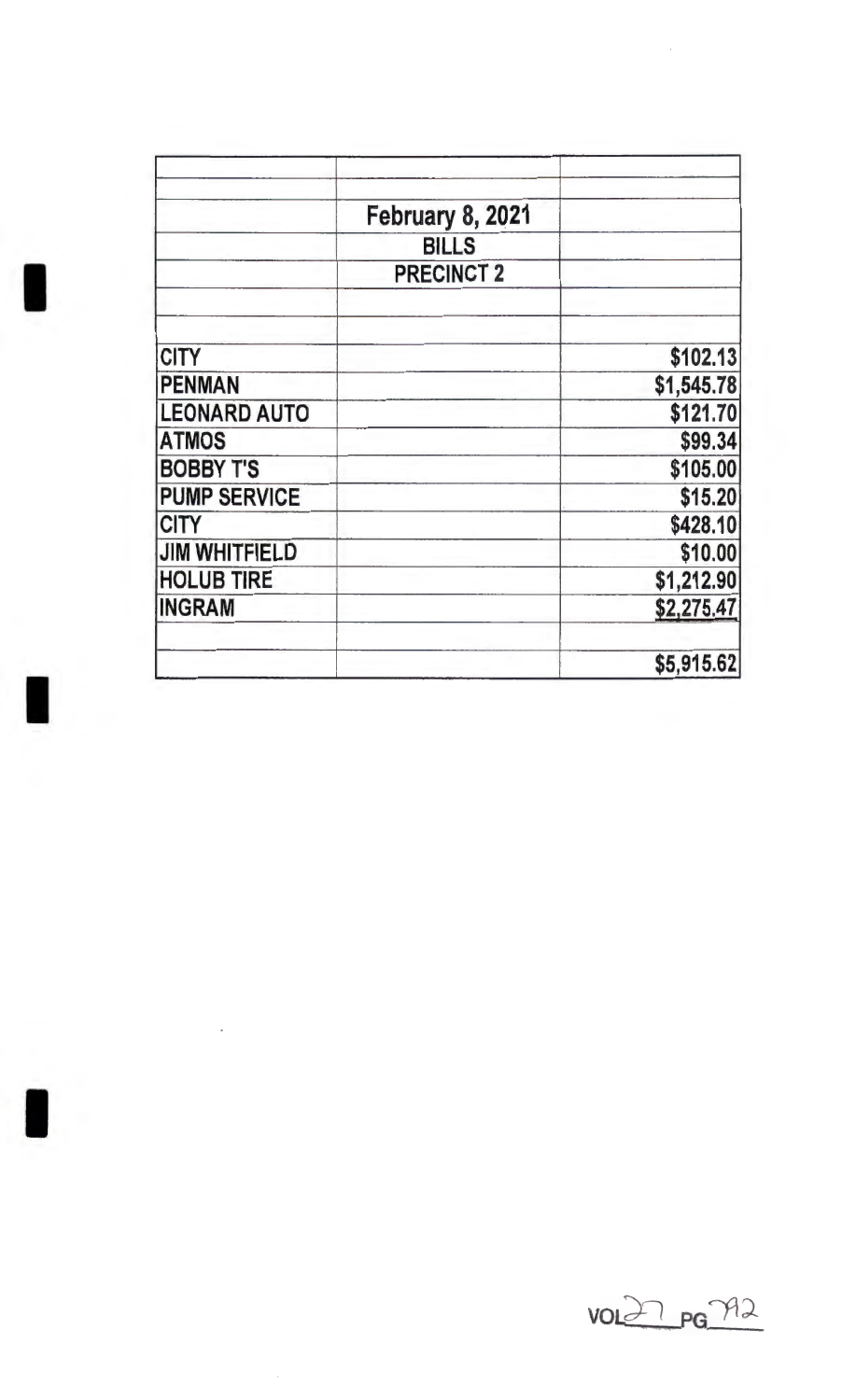|                              | <b>February 8, 2021</b> |            |
|------------------------------|-------------------------|------------|
|                              | <b>BILLS</b>            |            |
|                              | <b>PRECINCT 3</b>       |            |
|                              |                         |            |
| <b>STEPHENS REGIONAL SUD</b> |                         | \$60.30    |
| <b>PENMAN</b>                |                         | \$70.00    |
| <b>LEONARD AUTO</b>          |                         | \$46.30    |
| <b>YELLOWHOUSE</b>           |                         | \$1,221.79 |
| <b>HOLUB TIRE</b>            |                         | \$1,208.95 |
| <b>CITY</b>                  |                         | \$428.10   |
|                              | <b>TOTAL</b>            | \$3,035.44 |

 $\frac{1}{2}$ 

 $\hat{\mathcal{L}}$ 



I

I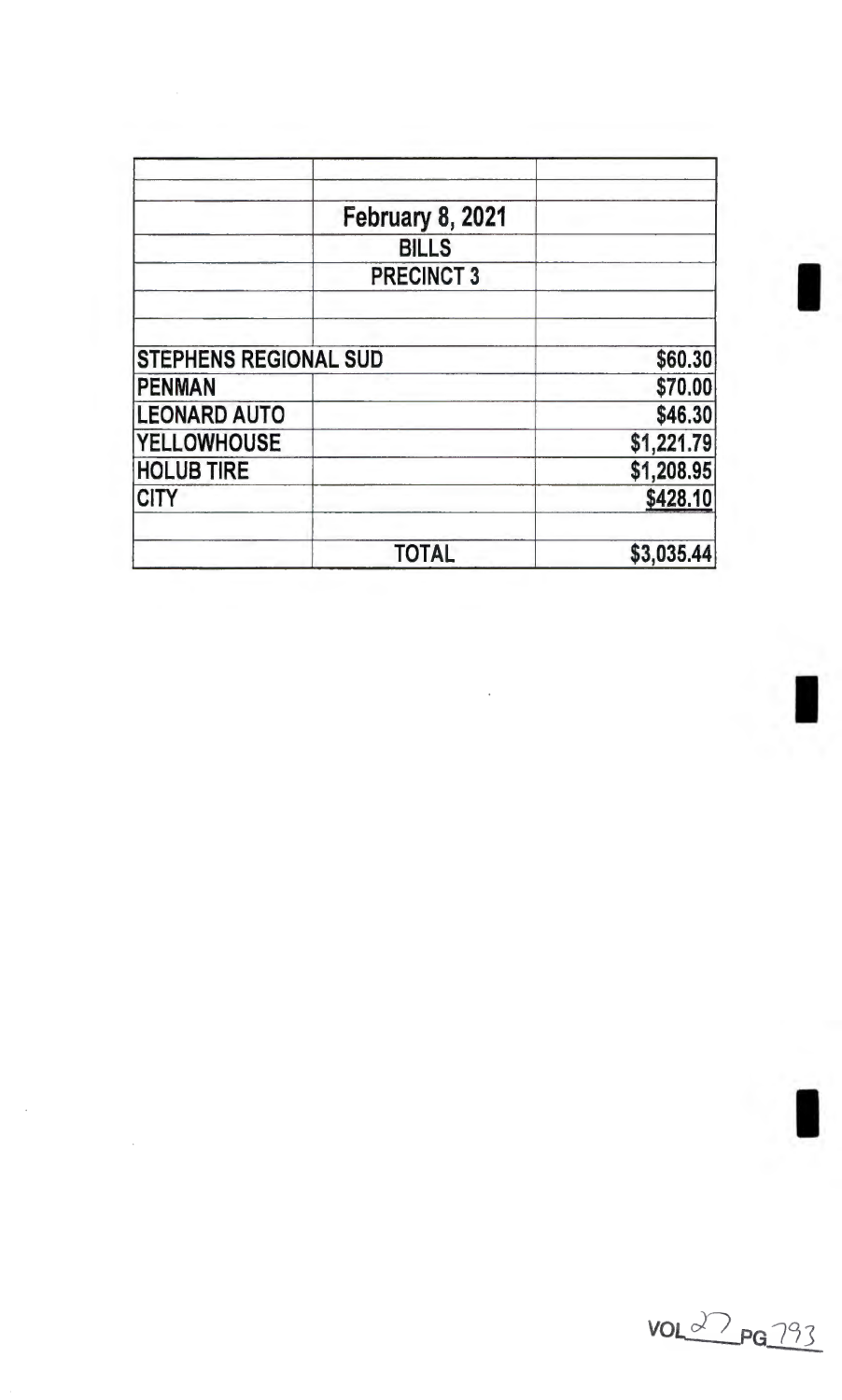|                          | February 8, 2021  |            |
|--------------------------|-------------------|------------|
|                          | <b>BILLS</b>      |            |
|                          | <b>PRECINCT 4</b> |            |
| <b>CITY</b>              |                   | \$69.44    |
| <b>ATMOS</b>             |                   | \$74.16    |
| AT&T                     |                   | \$74.03    |
| <b>LEONARD AUTO</b>      |                   | \$285.01   |
| <b>ELBERT FARM STORE</b> |                   | \$986.27   |
| <b>ALLEN'S GARAGE</b>    |                   | \$257.85   |
| <b>CITY</b>              |                   | \$428.10   |
| <b>COW COUNTRY FUEL</b>  |                   | \$38.68    |
| <b>ZACK BURKETT</b>      |                   | \$1,017.83 |
|                          |                   | \$3,231.37 |

VOL07 PG794

 $\epsilon$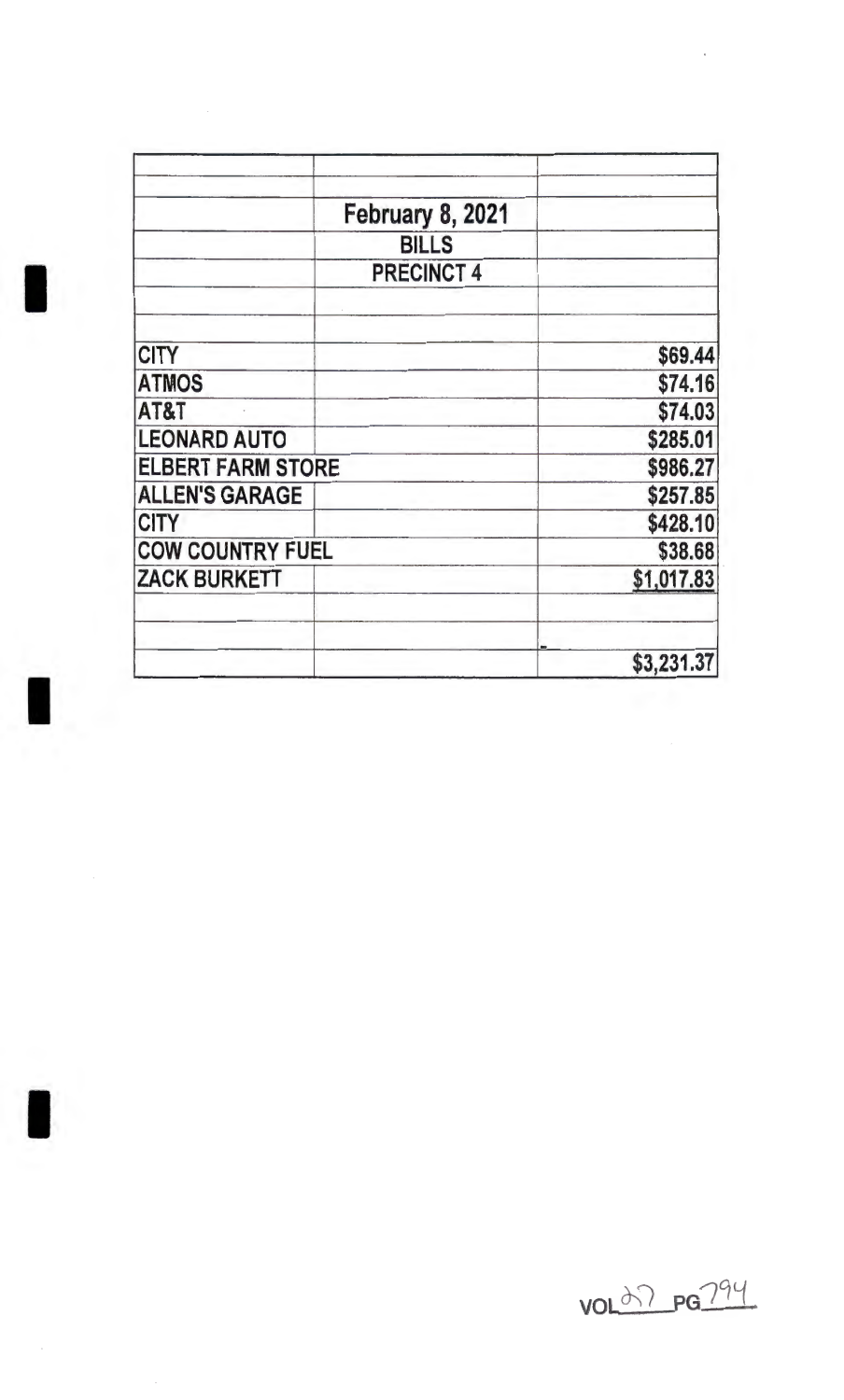|                                           | <b>February 8, 2021</b> |               |
|-------------------------------------------|-------------------------|---------------|
|                                           | <b>BILLS</b>            |               |
|                                           |                         |               |
| <b>Vendor Name</b>                        | Account                 | <b>Amount</b> |
| <b>CITY</b>                               |                         | 411.39        |
| FT BELKNAP ELECTRIC                       |                         | 38,38         |
| <b>WINDSTREAM</b>                         |                         | 2,301.20      |
| <b>ATMOS</b>                              |                         | 172.38        |
| <b>AFLAC</b>                              |                         | 680.16        |
| AP G&E                                    |                         | 24.28         |
| <b>PENMAN</b>                             | S.O.                    | 793.87        |
| <b>PENMAN</b>                             | TVFD                    | 48.02         |
| <b>STEPHENS COUNTY</b>                    |                         | 2,120.00      |
| <b>LEONARD AUTO</b>                       | S.O.                    | 600.92        |
| <b>PUMP SERVICE</b>                       |                         | 36.95         |
|                                           |                         | 820.00        |
| <b>JUSTICE SOLUTIONS</b>                  |                         | 623.00        |
| <b>WILLIS SUPPLY</b>                      |                         | 58.40         |
| <b>TEXAS CHILD SUPPORT DIV</b>            |                         | 112.00        |
| <b>OFFICE DEPOT</b>                       |                         | 91.97         |
| <b>HARRIS EXTERMINATING</b>               |                         | 145.00        |
| <b>BRAZOS COMMUNICATIONS</b>              |                         | 140.57        |
| <b>HANDYMAN</b>                           |                         | 18.55         |
| <b>ABC PRINTING</b>                       |                         | 231.60        |
| <b>INTERSTATE ALL BATTERY CENTER</b>      |                         | 38.56         |
| <b>GOLDSMITH</b>                          |                         | 3,652.25      |
| <b>TCMH</b>                               |                         | 135.00        |
|                                           | <b>POLES</b>            | 106.65        |
| <b>PAM THOMPSON</b>                       |                         | 163.65        |
| <b>TEXAS JUSTICE COURT TRAINING</b>       |                         | 50.00         |
| <b>CHRIS BARAN</b>                        |                         | 100.00        |
|                                           |                         | 550.00        |
| <b>TAC</b><br>TARRANT CO MEDICAL EXAMINER |                         | 3,100.00      |
| <b>LILLIAN LITTLE</b>                     |                         | 26.74         |
| <b>COW COUNTRY FUEL</b>                   | S.O.                    | 61.83         |
| <b>HART</b>                               |                         | 1,766.76      |
| <b>WOLFEPAK</b>                           |                         | 120.00        |
| <b>BOBBY T'S</b>                          |                         | 120.00        |
| <b>JAMES WELLS</b>                        |                         | 129.09        |
| <b>JUDY JACKSON</b>                       |                         | 108.00        |
| <b>LTC GROUP</b>                          |                         | 51,000.00     |
| <b>C N A SURETY</b>                       |                         | 50.00         |
| <b>DELAGE LANDEN</b>                      |                         | 357.02        |
| <b>HILLIARD</b>                           |                         | 70.05         |
| <b>ELECTION WORKERS</b>                   |                         | 2,125.00      |
| <b>INTERBANK</b>                          |                         | 267,844.74    |

 $VOL$   $27$   $PG^{295}$ 

I